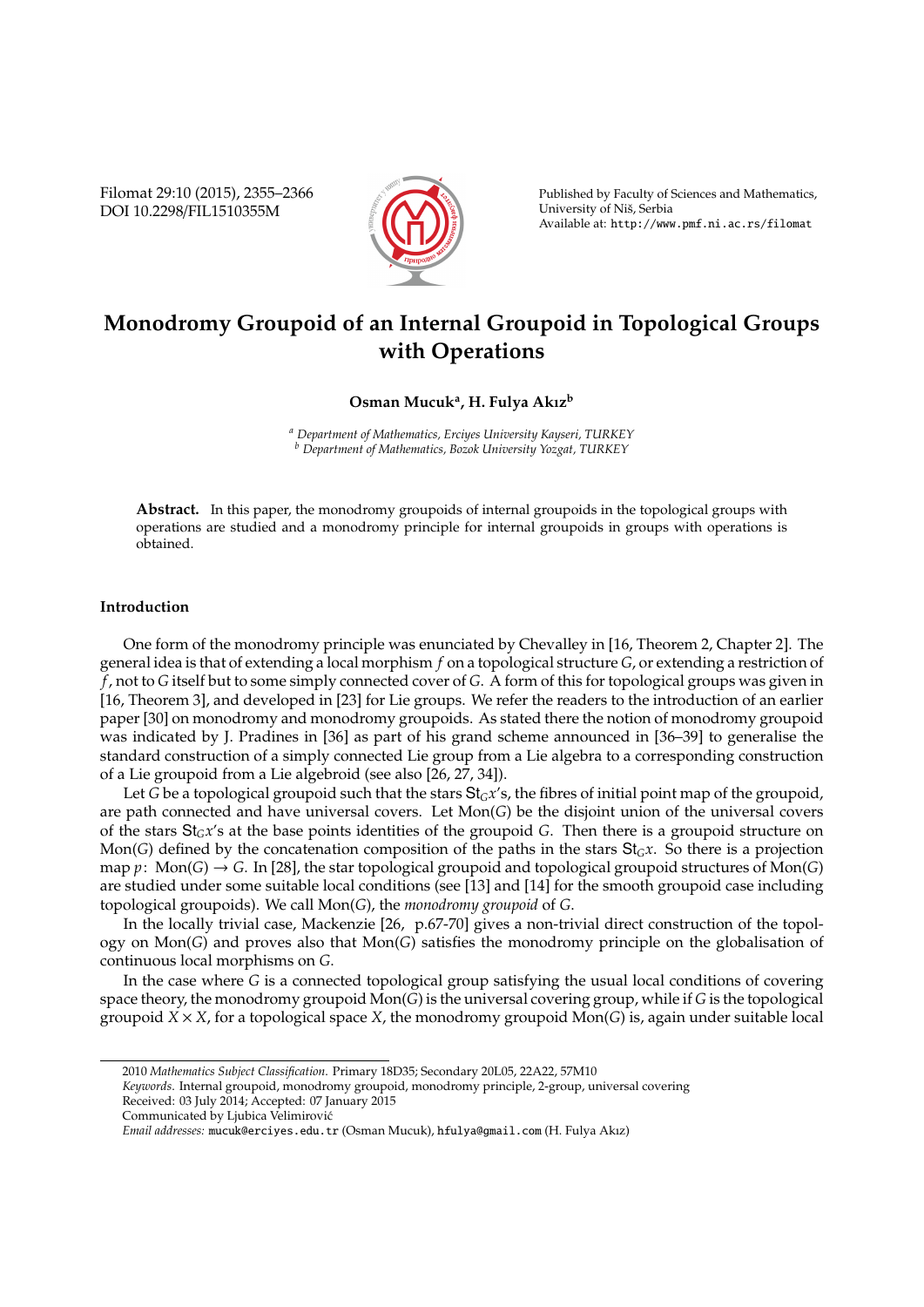conditions, the fundamental groupoid  $\pi X$ . Thus the monodromy groupoid generalizes the concepts of universal covering group and the fundamental groupoid. For further discussion, see [11].

A *group-groupoid* is a group object in the category of groupoids [15]; equivalently, it is an internal category and hence an internal groupoid in the category of groups [35]. An alternative name, quite generally used, is "2-group", see for example [5]. Recently the notion of monodromy for topological group-groupoids was introduced and investigated in [30], and normality and quotients in group-groupoids were developed in [31].

In [15, Theorem 1] Brown and Spencer proved that the category of internal categories within the groups, i.e., group-groupoids, is equivalent to the category of crossed modules of groups. Then in [35, Section 3], Porter proved that a similar result holds for certain algebraic categories C, introduced by Orzech [33], which definition was adapted by him and called category of groups with operations. Applying Porter's result, the study of internal category theory in C was continued in the works of Datuashvili [19] and [20]. Moreover, she developed cohomology theory of internal categories, equivalently, crossed modules, in categories of groups with operations [18, 21].

In a similar way, the results of [15] and [35] enabled us to develop the results of [30] for internal groupoids in topological groups with operations. So in this paper we aim to prove that the results of [30] can be generalized to a wide class of algebraic categories, which include categories of topological groups, rings, associative algebras, associative commutative algebras, Lie algebras, Leibniz algebras, alternative algebras and others. These are conveniently handled by working in a category  $Top<sup>C</sup>$ .

The organization of the paper is as follows: In section 1, we recall some preliminary concepts on groupoids, star topological groupoids and topological groupoids. In Section 2 we give a brief construction of the monodromy groupoid Mon(*G*) for a topological groupoid *G* such that the stars, the fibres of the initial point map of groupoid, have universal covers. In Section 3, we prove that if *G* is an internal groupoid in topological groups with operations such that the stars of *G* have universal coves, then the monodromy groupoid Mon(*G*) becomes an internal groupoid in groups with operations. Finally in Section 4 we explain other construction of monodromy groupoid Mon(*G*, *W*) using free groupoid notions, identify the monodromy groupoids Mon(*G*) and Mon(*G*, *W*) when the stars of *G* are simply connected and give a week monodromy principle for internal groupoids in the groups with operations.

The main results of this paper form some parts of Ph.D thesis of second author at Erciyes University.

## **1. Preliminary notions on groupoids**

A *groupoid* is a small category in which each morphism is an isomorphism (see for example [7] and [26]). So a groupoid *G* has a set *G* of morphisms, which we call just *elements* of *G*, a set *G*<sup>0</sup> of *objects* together with *initial* and *final* point maps *s*, *t*:  $G \to G_0$  and *object inclusion* map  $\epsilon$ :  $G_0 \to G$  such that  $s\epsilon = t\epsilon = 1_{G_0}$ . There exists a partial composition defined by  $G_t \times_S G \to G$ ,  $(q, h) \mapsto q \circ h$ , where  $G_t \times_S G$  is the pullback of *t* and *s*. Here if  $q, h \in G$  and  $t(q) = s(h)$ , then the *composite*  $q \circ h$  exists such that  $s(q \circ h) = s(q)$  and  $t(q \circ h) = t(h)$ . Further, this partial composition is associative, for  $x \in G_0$  the element  $\varepsilon(x)$  acts as the identity, and each element g has an inverse  $g^{-1}$  such that  $s(g^{-1}) = t(g)$ ,  $t(g^{-1}) = s(g)$ ,  $g \circ g^{-1} = \varepsilon(s(g))$ ,  $g^{-1} \circ g = \varepsilon(t((g))$ . The map  $G \to G$ ,  $g \mapsto g^{-1}$  is called the *inversion*. In a groupoid *G*, the initial and final points, the object inclusion, the composite and inversion maps are called *structural maps*. An example of a groupoid is fundamental groupoid of a topological space *X*, where the objects are points of *X* and morphisms are homotopy classes of the paths relative to the end points. A group is a groupoid with one object.

In a groupoid *G* for  $x, y \in G_0$  we write  $G(x, y)$  for  $s^{-1}(x) \cap t^{-1}(y)$ . The difference map  $\delta: G \times_s G \to G$  is given by  $\delta(g, h) = g^{-1} \circ h$ , and is defined on the double pullback of *G* by *s*. If  $x \in G_0$ , and  $W \subseteq G$ , we write  $St_{W}$ x for  $W \cap s^{-1}(x)$ , and call  $St_{W}$ x the star of W at x. Especially we write  $St_{G}$ x for  $s^{-1}(x)$  and call star of G at *x*. We denote the set of inverses of the morphisms in *W* by *W*<sup>−</sup><sup>1</sup> . The set of all morphisms from *x* to *x* is a group, called object group at *x*, and denoted by  $G(x) = G(x, x)$ .

Let *G* and *H* be groupoids. A *morphism* from *H* to *G* is a pair of maps  $f: H \to G$  and  $f_0: H_0 \to G_0$  such that  $sf = f_0s$ ,  $tf = f_0t$  and  $f(g \circ h) = f(g) \circ f(h)$  for all  $(g, h) \in H_t \times_s H$ . For such a morphism we simply write  $f: H \to G$ .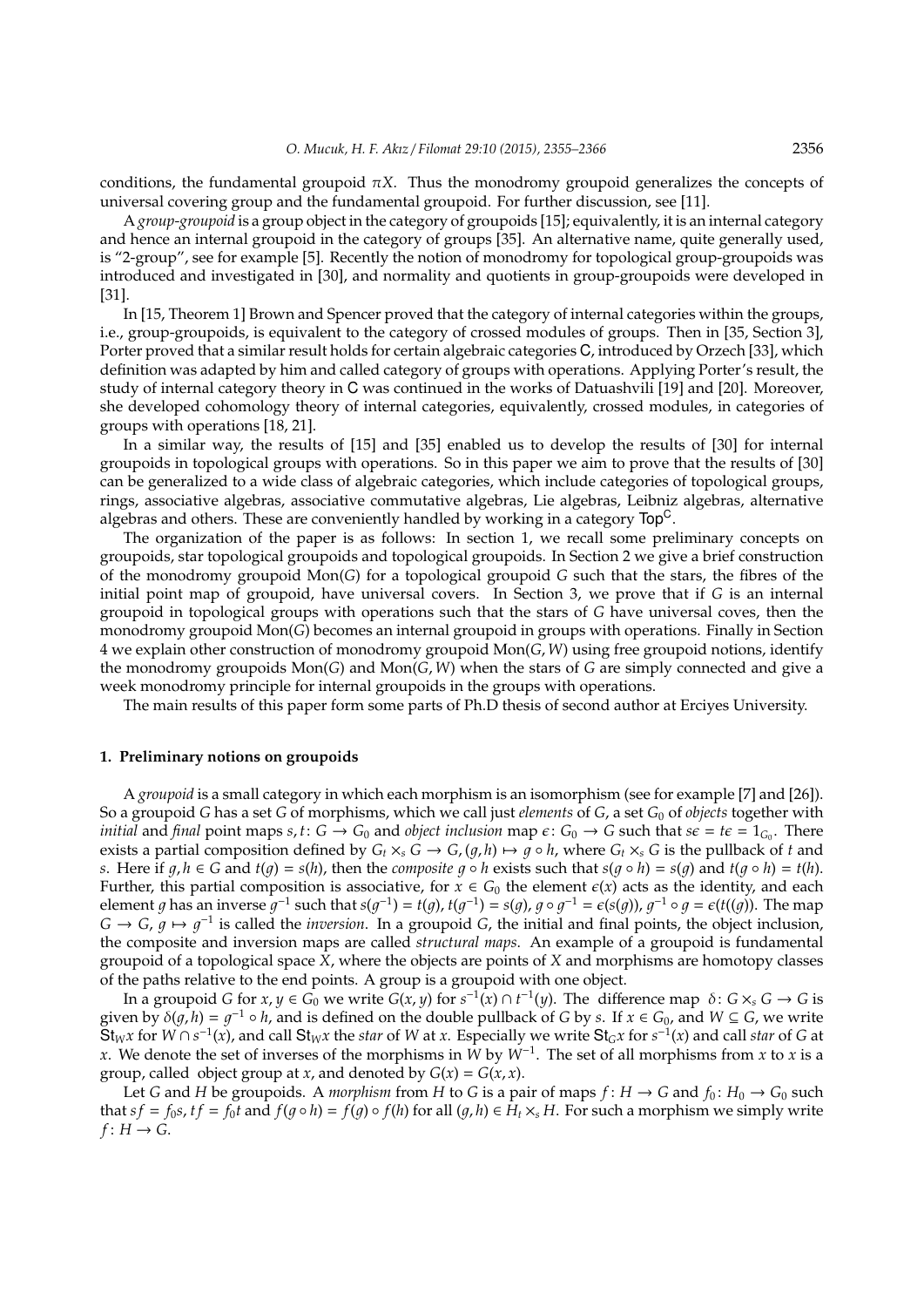A *star topological groupoid* is a groupoid in which the stars  $St_Gx$ 's have topologies such that for each  $q \in G(x, y)$  the left (and hence right) translation

$$
L_g\colon \mathsf{St}_G y \to \mathsf{St}_G x, h \mapsto g \circ h
$$

is a homeomorphism and *G* is the topological sum of the  $St<sub>G</sub>x's$ . A topological groupoid *G* defined in Definition 1.1 may be retopologized as the topological sum of its stars to become a star topological groupoid.

A subset *W* of a star topological groupoid *G* is called *star connected* (resp. *star simply connected*) if for each  $x \in G_0$ , the star St<sub>*W*</sub>*x* of *W* at *x* is connected (resp. simply connected). So a star topological groupoid *G* is *star connected* (resp. *star simply connected*) if each star St*Gx* of *G* is connected (resp. simply connected).

We adapt the following definition from [26]. See also [9] and [10] for some earlier works on topological groupoids.

**Definition 1.1.** Let *G* be a groupoid on  $G_0$ . If the set *G* of morphisms and the set  $X = G_0$  of objects have both topologies such that the source and target maps  $s, t: G \to G_0$ , the difference map  $\delta: (g, h) \mapsto g^{-1} \circ h$ defined on the double pullback  $G_t \times_S G$  and the unit map  $\epsilon: G_0 \to G$ ,  $x \mapsto \epsilon(x)$  are continuous, then *G* is called a *topological groupoid*.

Recall that a covering map  $p: \widetilde{X} \to X$  of connected spaces is called *universal* if it covers every covering of *X* in the sense that if  $q: \widetilde{Y} \to X$  is another covering of *X* then there exists a map  $r: \widetilde{X} \to \widetilde{Y}$  such that  $p = qr$ (hence *r* becomes a covering). A covering map  $p: \widetilde{X} \to X$  is called *simply connected* if  $\widetilde{X}$  is simply connected. So a simply connected covering is a universal covering.

Let *X* be a topological space admitting a simply connected cover. A subset *U* of *X* is called *liftable* if *U* is open, path-connected and the inclusion  $U \rightarrow X$  maps each fundamental group of *U* trivially. If *U* is liftable, and  $q: Y \to X$  is a covering map, then for any  $y \in Y$  and  $x \in U$  such that  $qy = x$ , there is a unique map  $\hat{i}: U \to Y$  such that  $\hat{i}x = y$  and  $q\hat{i}$  is the inclusion  $U \to X$ . A space X is called *semi-locally simply connected* if each point has a liftable neighborhood and *locally simply connected* if it has a base of simply connected sets. So a locally simply connected space is also semi-locally simply connected.

Let *X* be a topological space such that each path component of *X* admits a simply connected covering space. It is standard that if  $\pi X$  is the fundamental groupoid of *X*, topologised as in [8], and  $x \in X$ , then the target map  $t: St_{\pi X}$ *x*  $\rightarrow$  *X* is the universal covering map of *X* based at *x* (see also Brown [7, Chapter 9]).

The following theorem is proved in [8, Theorem 1]. We give a sketch proof since we need some details of the proof in Theorem 3.11. An alternative but equivalent construction of the topology is in [7, 10.5.8].

**Theorem 1.2.** *If X is a locally path connected and semi-locally simply connected space, then the fundamental groupoid* π*X may be given a topology making it a topological groupoid.*

**Proof:** Let  $U$  be the open cover of *X* consisting of all liftable subsets. For each *U* in  $U$  and  $x \in U$  define a map  $\lambda_x$ :  $U \to \pi X$  by choosing for each  $x' \in U$  a path in  $U$  from  $x$  to  $x'$  and letting  $\lambda_x(x')$  be the homotopy class of this path. By the condition on *U* the map  $\lambda_x$  is well defined. Let  $\widetilde{U}_x = \lambda_x(U)$ . Then the sets  $\widetilde{U}_x^{-1} \alpha \widetilde{V}_y$ for all  $\alpha \in \pi X(x, y)$  form a base for a topology such that  $\pi X$  is a topological groupoid with this topology.  $\Box$ 

#### **2. A review of monodromy groupoid Mon(***G***)**

Let *G* be a star topological groupoid such that each star *StGx* has a universal cover. The groupoid Mon(*G*) is defined from the universal covers of stars St*Gx*'s at the base points identities as follows: As a set, Mon(*G*) is the union of the stars  $\mathbf{S}t_{\pi(\mathbf{S}t_{\text{G}},x)}\epsilon(x)$ . The object set *X* of Mon(*G*) is the same as that of *G*. The initial point  $map s$ :  $Mon(G) \rightarrow X$  maps all of star  $St_{\pi(St_Gx)}\epsilon(x)$  to *x*, while the target point map *t*:  $Mon(G) \rightarrow X$  is defined on each  $\text{St}_{\pi(\text{St}_G x)}\epsilon(x)$  as the composition of the two target maps

 $\mathsf{St}_{\pi(\mathsf{St}_G x)} \epsilon(x) \stackrel{t}{\longrightarrow} \mathsf{St}_G x \stackrel{t}{\longrightarrow} X.$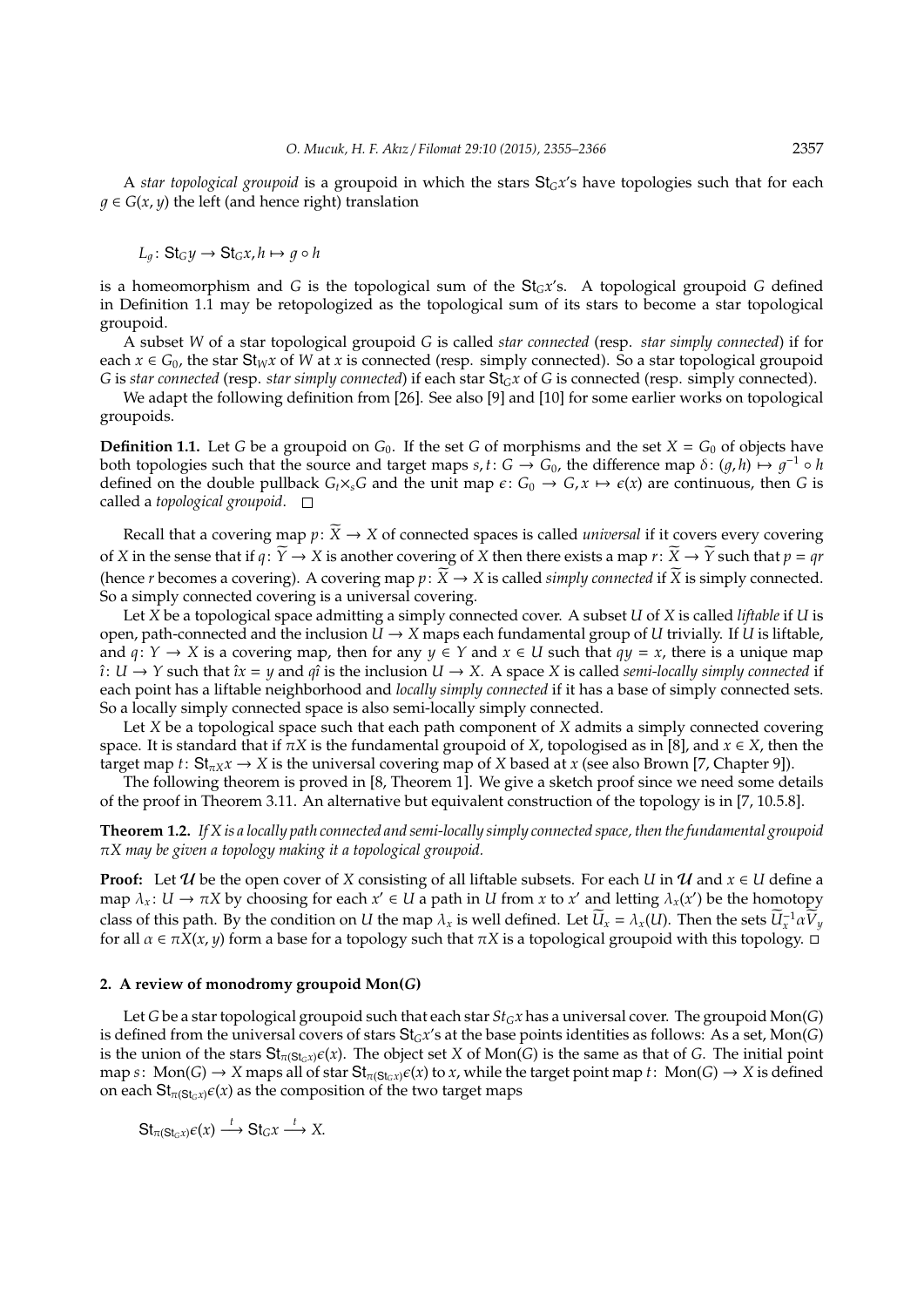As explained in Mackenzie [26, p.67] there is a multiplication on Mon(*G*) defined by

$$
[a] \bullet [b] = [a \square (a(1) \circ b)]
$$

where  $\Box$  inside the bracket denotes the usual composition of paths and ∘ denotes the composition in the groupoid. Here  $a(1) \circ b$  is the path defined by  $(a(1) \circ b)(t) = a(1) \circ b(t)$   $(0 \le t \le 1)$ . Here we point that since *G* is a star topological groupoid, the left translation given in (1) is a homeomorphism. Hence the path  $a(1) \circ b$ , which is a left translation of *b* by *a*(1), is defined when *b* is a path. So the path  $a\Box(a(1) \circ b)$  is defined by

$$
(a \Box (a(1) \circ b))(t) = \begin{cases} a(2t), & 0 \le t \le \frac{1}{2} \\ a(1) \circ b(2t-1), & \frac{1}{2} \le t \le 1. \end{cases}
$$

Here if *a* is a path in St<sub>G</sub>*x* from  $\epsilon(x)$  to  $a(1)$ , where  $t(a(1)) = y$ , say, and *b* is a path in St<sub>G</sub>*y* from  $\epsilon(y)$  to  $b(1)$ , then for each  $t \in [0,1]$  the composition  $a(1) \circ b(t)$  is defined in St<sub>G</sub>y, yielding a path  $a(1) \circ b$  from  $a(1)$  to  $a(1) \circ b(1)$ . It is straightforward to prove that in this way a groupoid is defined on Mon(*G*) and that the final map of paths induces a morphism of groupoids  $p$ : Mon(*G*)  $\rightarrow$  *G*.

If each star  $St_Gx$  admits a simply connected cover at  $\varepsilon(x)$ , then we may topologise each star of Mon(*G*) so that it is the universal cover of  $St_Gx$  based at  $\epsilon(x)$ , and then Mon(*G*) becomes a star topological groupoid. We call Mon(*G*) the *monodromy groupoid* or *star universal cover* of *G*.

Let Gpd be the category of groupoids and TopGpd the category of topological groupoids. Let sTopGpd be the full subcategory of TopGpd on those topological groupoids whose stars have universal covers. Then we have a functor

Mon:  $sTopGod \rightarrow God$ 

assigning the monodromy groupoid Mon(*G*) to each topological groupoid *G* such that the stars have universal covers.

**Theorem 2.1.** [30, Theorem 2.1] *For the topological groupoids G and H such that the stars have universal covers, the monodromy groupoids*  $Mon(G \times H)$  *and*  $Mon(G) \times Mon(H)$  *are isomorphic.* 

**Example 2.2.** Let *G* be a topological group which can be thought as a topological groupoid with only one object. If *G* has a simply connected cover, then the monodromy groupoid Mon(*G*) of *G* is just the universal cover of *G*. □

**Example 2.3.** [13, Theorem 6.2] If *X* is a topological space, then  $G = X \times X$  becomes a topological groupoid on *X*. Here a pair  $(x, y)$  is a morphism from *x* to *y* with inverse morphism  $(y, x)$ . The groupoid composition is defined by  $(x, y) \circ (u, z) = (x, z)$  whenever  $y = u$ . If *X* has a simply connected cover, then the monodromy groupoid Mon(*G*) of *G* is isomorphic to the fundamental groupoid π*X*.

Therefore the monodromy groupoid concept generalises both the fundamental groupoid of a topological space and the universal covering group of a topological group.

In the following theorem which is the main result of [30, Theorem 3.10 ], the monodromy groupoid for a topological group-groupoid has been developed. In Theorem 3.13 we prove a more general result and develop the monodromy groupoid for an internal groupoid in topological groups with operations.

**Theorem 2.4.** *Let G be a topological group-groupoid such that each star* St*Gx has a universal cover. Then the monodromy groupoid* Mon *G is a group-groupoid.*

### **3. Monodromy groupoid for an internal groupoid in topological groups with operations**

The idea of the definition of categories of groups with operations comes from Higgins [25] and Orzech [33]; and the definition below is from Porter [35] and Datuashvili [22, p.21], which is adapted from Orzech [33].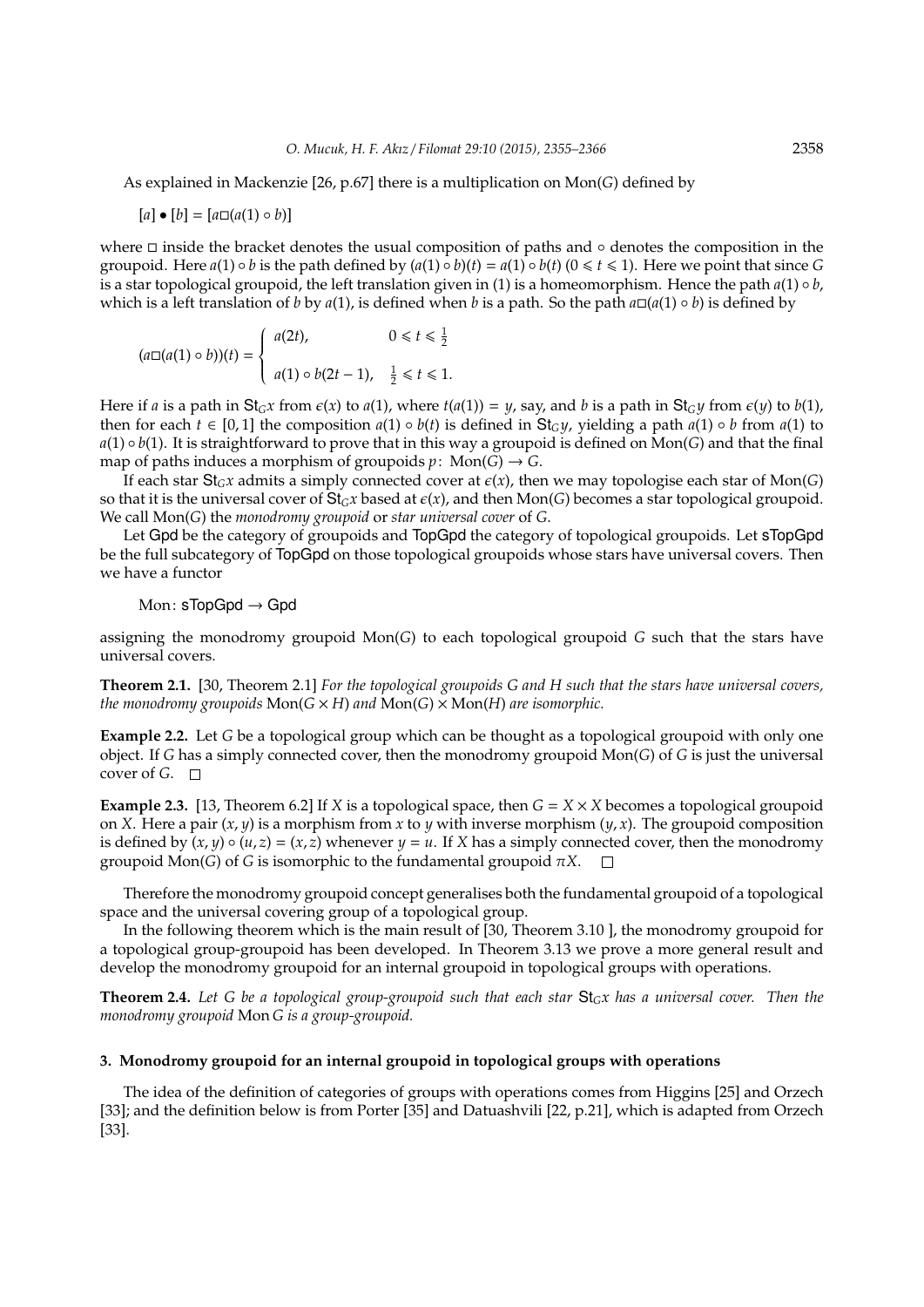**Definition 3.1.** Let C be a category of groups with a set of operations  $\Omega$  and with a set E of identities such that **E** includes the group laws, and the following conditions hold: If  $\Omega_i$  is the set of *i*-ary operations in  $\Omega$ , then

(a)  $\Omega = \Omega_0 \cup \Omega_1 \cup \Omega_2$ ;

(b) The group operations written additively 0, – and + are the elements of  $\Omega_0$ ,  $\Omega_1$  and  $\Omega_2$  respectively. Let  $\Omega_2' = \Omega_2 \setminus \{ + \}, \Omega_1' = \Omega_1 \setminus \{ - \}$  and assume that if  $\star \in \Omega_2'$ , then  $\star^{\circ}$  defined by  $a \star^{\circ} b = b \star a$  is also in  $\Omega_2'$ . Also assume that  $\Omega_0 = \{0\}$ ;

(c) For each  $\star \in \Omega'_2$ , E includes the identity  $a \star (b + c) = a \star b + a \star c$ ;

(d) For each  $\omega \in \Omega_1^{\prime}$  and  $\star \in \Omega_2^{\prime}$ . E includes the identities  $\omega(a + b) = \omega(a) + \omega(b)$  and  $\omega(a) \star b = \omega(a \star b)$ . Then the category  $\dot{C}$  satisfying the conditions (a)-(d) is called a *category of groups with operations*.  $\Box$ 

From now on C will be a category of groups with operations.

A *morphism* between any two objects of C is a group homomorphism, which preserves the operations of  $\Omega'_1$  and  $\Omega'_2$ .

**Remark 3.2.** The set  $\Omega_0$  contains exactly one element, the group identity; hence for instance the category of associative rings with unit is not a category of groups with operations.

**Example 3.3.** The categories of groups, rings generally without identity, *R*-modules, associative, associative commutative, Lie, Leibniz, alternative algebras are examples of categories of groups with operations.  $\Box$ 

The category of topological groups with operations are defined in [1] (see also [29]) as follows:

**Definition 3.4.** A category  $\text{Top}^C$  of topological groups with a set  $\Omega$  of continuous operations and with a set E of identities such that E includes the group laws such that the conditions (a)-(d) of Definition 3.1 are satisfied, is called a *category of topological groups with operations*.

In the rest of the paper Top<sup>C</sup> will denote the category of topological groups with operations.

A *morphism* between any two objects of  $Top<sup>C</sup>$  is a continuous group homomorphism, which preserves the operations in  $\Omega'_1$  and  $\Omega'_2$ .

The categories of topological groups, topological rings and topological *R*-modules are examples of categories of topological groups with operations.

**Definition 3.5.** *An internal category C* in C is a category in which the initial and final point maps  $s, t: C \rightrightarrows C_0$ , the object inclusion map  $\epsilon: C_0 \to C$  and the partial composition  $\circ: C_t \times_S C \to C$ ,  $(a, b) \mapsto a \circ b$  are the morphisms in the category  $C. \square$ 

Note that since  $\epsilon$  is a morphism in  $C$ ,  $\epsilon(0) = 0$  and that the composition  $\circ$  being a morphism implies that for all  $a, b, c, d \in C$  and  $\star \in \Omega_2$ 

$$
(a \star c) \circ (b \star d) = (a \circ b) \star (c \circ d) \tag{1}
$$

whenever one side makes sense. This is called the *interchange law* [35].

As it was pointed out in [35] by an easy application it follows that any internal category *C* in C is an internal groupoid since given  $a \in C$ ,

$$
a^{-1} = \epsilon(t(a)) - a + \epsilon(s(a))
$$
\n<sup>(2)</sup>

satisfies  $a \circ a^{-1} = \epsilon(s(a))$  and  $a^{-1} \circ a = \epsilon(t(a))$ ; and the map  $G \to G$ ,  $a \mapsto a^{-1}$  is also a morphism in C. So we use the term *internal groupoid* rather than internal category and write *G* for an internal groupoid.

In particular if C is the category of groups, then an internal groupoid *G* in C becomes a group object in the category of groupoids, which is quite often called 2-group, see for example [5], *group-groupoid* or  $G$ -groupoid [15]. In the case where C is the category of rings, an internal groupoid is a ring object in the category of groupoids [32] (see also [2] and [3] for topological *R*-module case).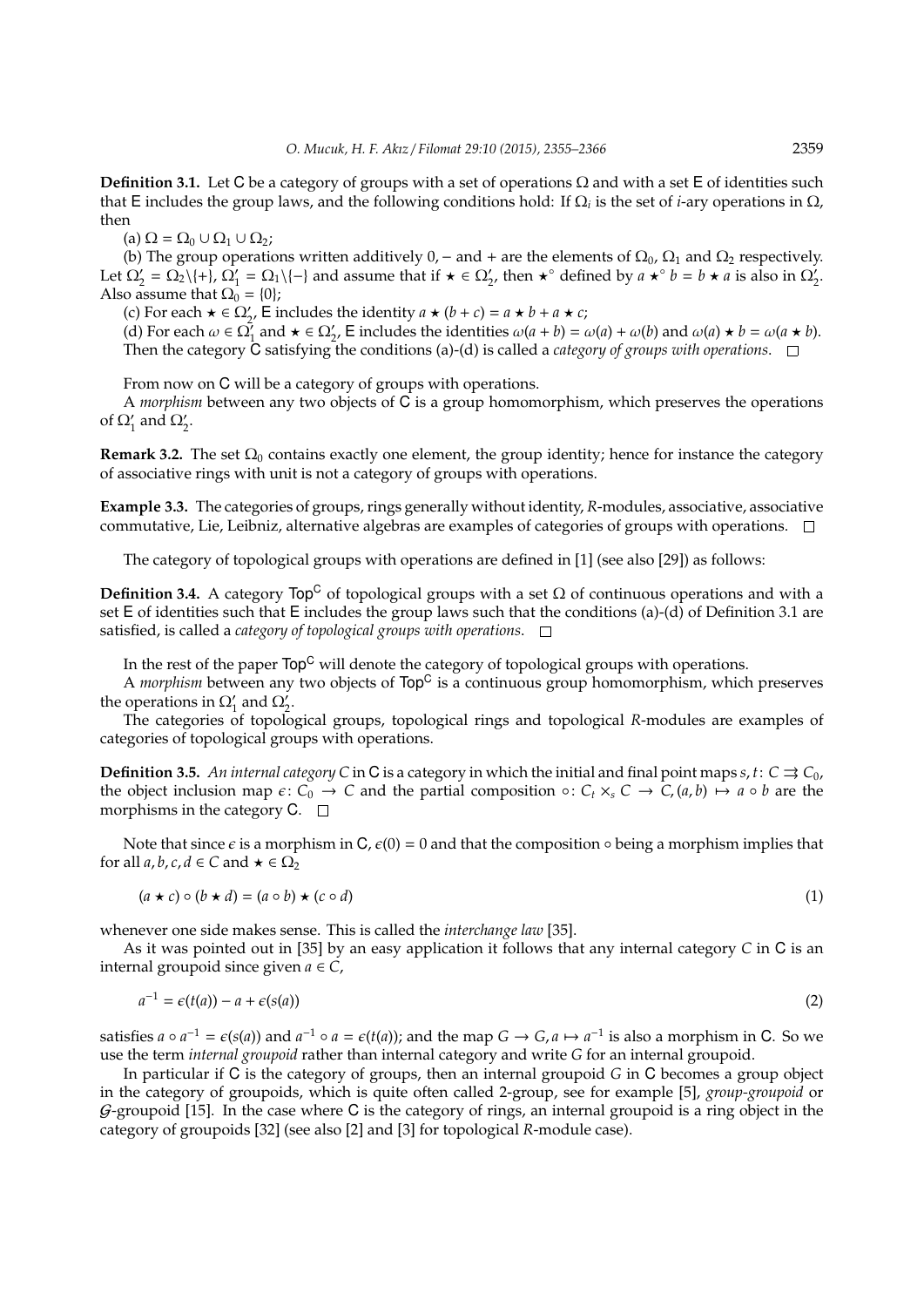**Remark 3.6.** [1, 3.7] The following are immediate from Definition 3.5:

(i) By Definition 3.5 we know that in an internal groupoid *G* in C, the initial and final point maps *s* and *t*, the object inclusion map  $\epsilon$  are the morphisms in C and the interchange law (1) is satisfied. Therefore in an internal groupoid *G*, the unary operations are endomorphisms of the underlying groupoid of *G* and the binary operations are morphisms from the underlying groupoid of *G* × *G* to the one of *G*.

(ii) Let *G* be an internal groupoid in **C** and  $0 \in G_0$  the identity element. Then Ker  $d_0 = St_G 0$ , called in [7] *transitivity component* or *connected component* of 0, is also an internal groupoid which is also an ideal of *G*.

Let *H* and *G* be two internal groupoids in C. A *morphism* of internal groupoids is a morphism  $f: H \to G$ of underlying groupoids which is also a morphism of groups with operations. A morphism  $f: H \to G$  of internal groupoids is called *covering* (resp. *universal covering*) if it is a covering (resp. universal covering) morphism on the underlying groupoids.

The following proposition is known for group-groupoids in [12, Proposition 2.1]. In internal groupoid case the proof is similar by using the interchange law.

**Proposition 3.7.** Let G be an internal groupoid in C. Let  $q, h \in G$  with  $q \in G(x, y)$  and  $s(h) = t(q)$ . Then

$$
(1) \ \ g \circ h = g - \epsilon(y) + h
$$

(2)  $q + h - q = \epsilon(x) + h - \epsilon(x)$  for  $h \in G(0)$ 

**Definition 3.8.** An internal groupoid in the category  $Top<sup>C</sup>$  of topological groups with operations is called a *topological internal groupoid*.

So a topological internal groupoid is a topological groupoid *G* in which the set of morphisms and the set  $G_0$  of objects are objects of  $Top^C$  and all structural maps of *G*, i.e., the source and target maps *s*, *t*:  $G \rightarrow G_0$ , the object inclusion map  $\epsilon: G_0 \to G$  and the composition map  $\circ: G_t \times_S G \to G$ , are morphisms of Top<sup>C</sup>. From Proposition 3.7 we can see that in an internal groupoid the continuities of the group operation and the object inclusion map imply the continuity of the groupoid composite.

If  $\mathsf{Top}^\mathsf{C}$  is the category of topological groups, then an internal groupoid in  $\mathsf{Top}^\mathsf{C}$  becomes a topological group-groupoid.

**Example 3.9.** A topological group with operations which is abelian according to all binary operations  $\star \in \Omega_2$  can be thought as an internal groupoid in topological groups with operations.  $\Box$ 

**Example 3.10.** Let *X* be an object of  $Top^C$ . Then the groupoid  $G = X \times X$  defined in Example 2.3 is an internal groupoid in Top<sup>C</sup>: The binary operations in *G* are defined by  $(x, y) \star (u, v) = (x \star u, y \star v)$  for  $\star \in \Omega_2$ and the unary operations by  $\widetilde{\omega}(x, y) = (\omega(x), \omega(y))$  for  $\omega \in \Omega_1$ . For the interchange law if  $q = (x, y)$ ,  $h = (y, z)$ ,  $k = (u, v)$  and  $l = (v, w)$  are the morphisms in *G* so that the compositions  $q \circ h$  and  $k \circ l$  are defined, then we have  $(q \circ h) \star (k \circ l) = (x \star u, z \star w)$  and  $(q \star k) \circ (h \star l) = (x \star u, z \star w)$  and therefore we have the interchange law

$$
(\widetilde{g\star k})\circ (h\widetilde{\star l})=(g\circ h)\widetilde{\star}(k\circ l).
$$

**Theorem 3.11.** *Let X be an object of* Top<sup>C</sup> *such that the underlying space is locally path connected and semi-locally simply connected. Then the fundamental groupoid*  $\pi X$  *is an internal groupoid in*  $Top<sup>C</sup>$ *.* 

**Proof:** Let *X* be a topological group with operations as assumed. By Theorem 1.2,  $\pi X$  has a topology such that it is a topological groupoid. We know by [8, Proposition 3] that when *X* and *Y* are endowed with such topologies, for a continuous map *f* : *X* → *Y*, the induced morphism  $\pi$ (*f*):  $\pi$ *X* →  $\pi$ *Y* is also continuous. Hence the continuous binary operations  $\star : X \times X \to X$  for  $\star \in \Omega_2$  and the unary operations  $\omega: X \to X$ for  $\omega \in \Omega_1$  respectively induce continuous binary operations  $\star : \pi X \times \pi X \to \pi X$  and unary operations  $\tilde{\omega}$ :  $\pi X \to \pi X$ . So the set of morphisms becomes a topological group with operations. The groupoid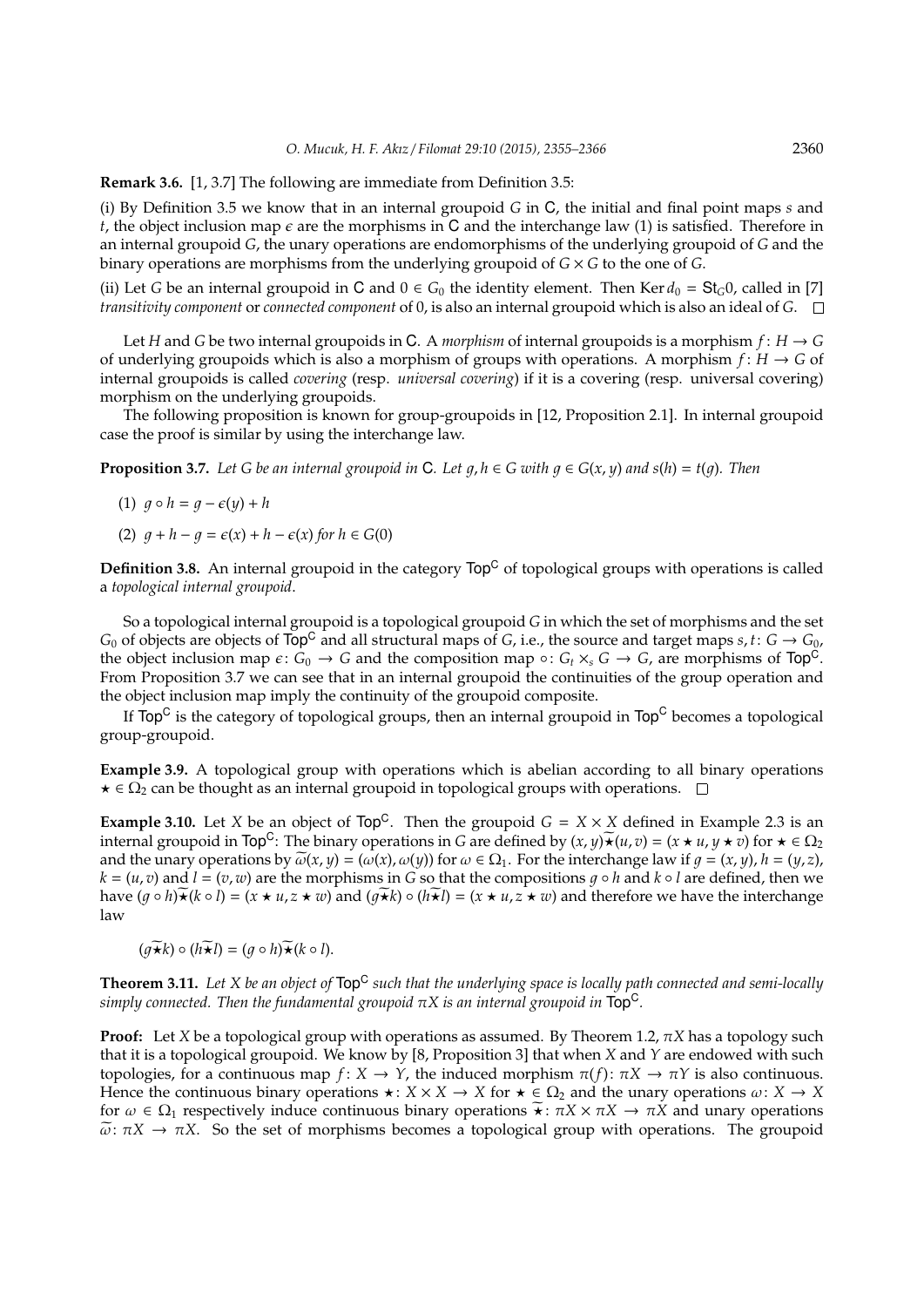structural maps are morphisms of groups with operations, i.e., preserve the operations. Therefore π*X* becomes an internal groupoid in Top<sup>C</sup>.

Let  $\text{STop}^C$  be the full subcategory of  $\text{Top}^C$  on those objects whose underlying spaces are locally path connected and semi-locally simply connected; and let  $Cat(Top<sup>C</sup>)$  be the category of internal groupoids in topological groups with operations. Then we have a functor

 $\pi\colon \mathsf{sTop}^\mathsf{C}\to \mathsf{Cat}(\mathsf{Top}^\mathsf{C}).$ 

**Theorem 3.12.** Let X and Y be the objects of sTop<sup>C</sup>. Then  $\pi(X \times Y)$  and  $\pi X \times \pi Y$  are isomorphic as internal *groupoids in* TopC*.*

**Proof:** From [30, Theorem 3.8] we know that the topological groupoids  $\pi(X\times Y)$  and  $\pi X\times \pi Y$  are isomorphic. There, in the detail of the proof, it was proved that the morphism

 $f: \pi(X \times Y) \to \pi X \times \pi Y$ ,  $f([a]) = ([p_1a], [p_2a])$ 

is an isomorphism of topological groupoids. In addition to these, it is immediate to see that *f* preserves the binary operations and the unary operations, i.e.,  $f([a] \star [b]) = f([a]) \star f([b])$  for  $\star \in \Omega_2$  and  $f(\omega a) = \omega f(a)$ for  $\omega \in \Omega_1$ .

Let *X* be topological group with operations. We know from Example 3.10 that  $G = X \times X$  is an internal groupoid in Top<sup>C</sup> and from Example 2.3 that the monodromy groupoid of *G* is the fundamental groupoid π*X* which is also an internal groupoid in C. Therefore it can be thought that if *G* is an internal groupoid in Top<sup>C</sup> such that the stars  $St_Gx$ 's have universal covers, then the monodromy groupoid Mon(*G*) is also an internal groupoid or not in C. In the following theorem we reply this question.

**Theorem 3.13.** *Let G be an internal groupoid in* Top<sup>C</sup> *such that each star* St*Gx has a universal cover. Then the monodromy groupoid* Mon(*G*) *becomes an internal groupoid in* C*.*

**Proof:** Let *G* be an internal groupoid in topological groups with operations as assumed. Therefore the set *G*<sup>0</sup> of objects and the set *G* of morphisms are topological groups with operations. Then we define the unary operations by

$$
\widetilde{\omega}\colon \operatorname{Mon}(G) \to \operatorname{Mon}(G), [a] \mapsto [\omega(a)]
$$

for  $\omega \in \Omega_1$  and the binary operations on Mon(*G*) by

 $\widetilde{\star}$ : Mon(*G*) × Mon(*G*)  $\rightarrow$  Mon(*G*), ([*a*], [*b*])  $\mapsto$  [*a*  $\star$  *b*]

for  $\star \in \Omega_2$ . Here for each  $\star \in \Omega_2$ , the product  $a \star b$  is induced by that of *G* by  $(a \star b)(t) = a(t) \star b(t)$  for  $t \in [0, 1]$ . So if *a* is a path in  $St_Gx$  from  $\varepsilon(x)$  to  $a(1)$  and *b* is a path in  $St_Gy$  from  $\varepsilon(y)$  to  $b(1)$ , then  $a \star b$  is a path in  $St_G(x \star y)$  from  $\epsilon(x \star y)$  to  $a(1) \star b(1)$ . These operations defined in these ways are well defined: If *a*<sub>1</sub> ∈ [*a*], there is a homotopy *F*: *I* × *I* → *G* such that *F*(*s*, 0) = *a*<sub>1</sub>(*s*) and *F*(*s*, 1) = *a*(*s*) (0 ≤ *s* ≤ 1). Similarly if *b*<sub>1</sub> ∈ [*b*], there is a homotopy *H*: *I* × *I* → *G* such that *H*(*s*, 0) = *b*<sub>1</sub>(*s*) and *H*(*s*, 1) = *b*(*s*). Then we define a homotopy  $K: I \times I \to G$  by  $K(s,t) = F(s,t) \star G(s,t)$ . Here  $K(s,0) = a_1 \star b_1$  and  $K(s,1) = a \star b$ ; and since the binary operations  $\star$ 's in  $\in \Omega_2$  are continuous, *K* is continuous. So  $a_1 \star b_1$  and  $a \star b$  are homotopic and therefore the binary operations defined on Mon(*G*) are well defined. Further since the unary operations  $\omega \in \Omega_1$  are continuous, the induced unary operations

 $\widetilde{\omega}$ : Mon(*G*)  $\rightarrow$  Mon(*G*), [*a*]  $\mapsto$  [ $\omega$ (*a*)]

are well defined. The other details can be checked to prove that Mon(*G*) is a group with operations in C. We now prove that the interchange law

 $[(a \star c) \bullet (b \star d)] = [(a \bullet b) \star (c \bullet d)]$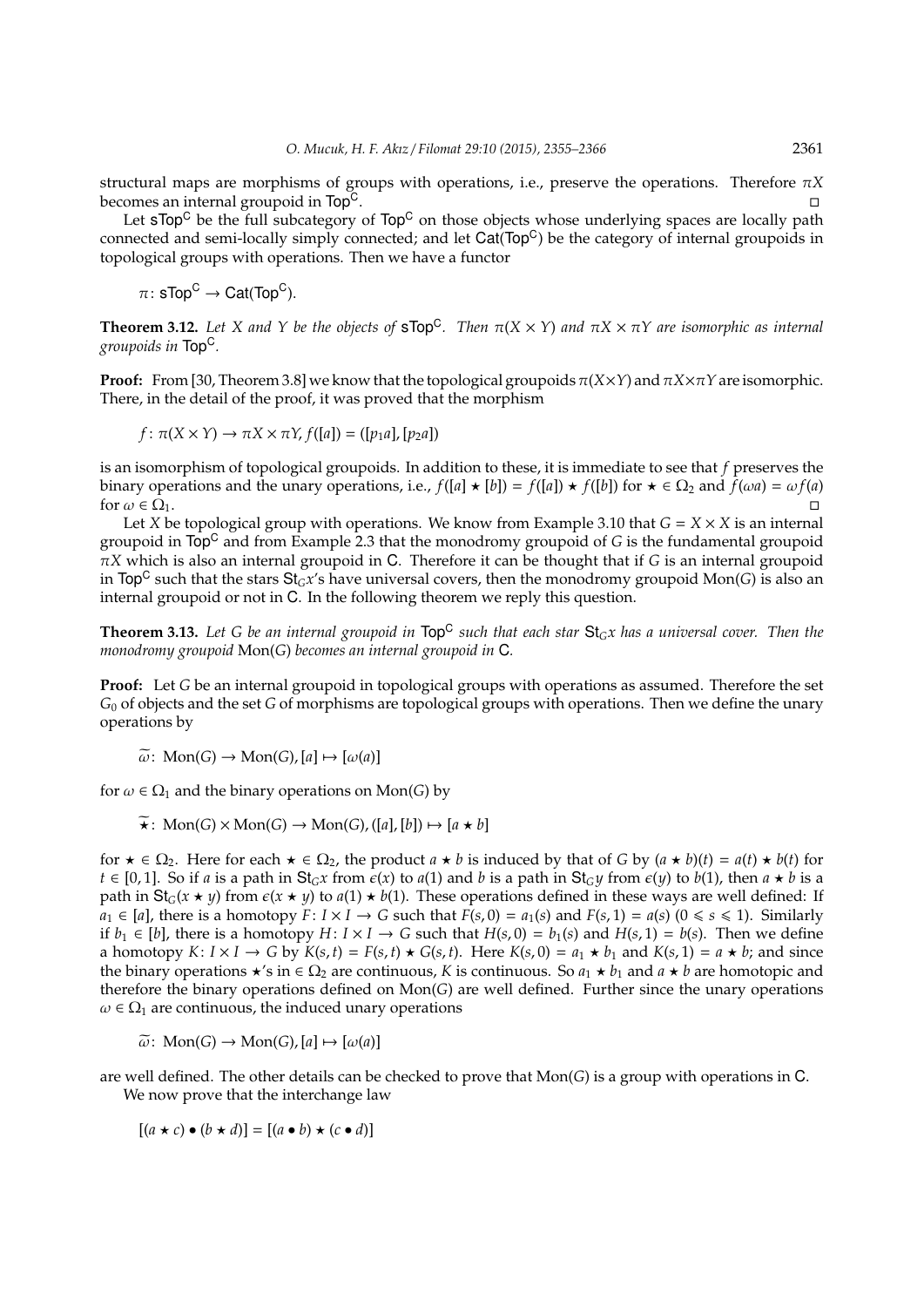in Mon(*G*) is satisfied when *a* • *b* and *c* • *d* are defined. If these *a* • *b* and *c* • *d* are defined, then we have the following compositions of the paths in Mon(*G*):

$$
(a \star c) \bullet (b \star d)(t) = \begin{cases} (a \star c)(2t), & 0 \le t \le \frac{1}{2} \\ (a \star c)(1) \circ (b \star d)(2t - 1), & \frac{1}{2} \le t \le 1 \end{cases}
$$

and hence

$$
(a \star c) \bullet (b \star d) = (a \star c) \square ((a \star c)(1) \circ (b \star d)).
$$
\n(3)

On the other hand

$$
(a \bullet b)(t) = \begin{cases} a(2t), & 0 \le t \le \frac{1}{2} \\ a(1) \circ b(2t - 1), & \frac{1}{2} \le t \le 1 \end{cases}
$$

$$
(c \bullet d)(t) = \begin{cases} c(2t), & 0 \le t \le \frac{1}{2} \\ c(1) \circ d(2t - 1), & \frac{1}{2} \le t \le 1 \end{cases}
$$

$$
(a \bullet b) \star (c \bullet d)(t) = \begin{cases} (a \star c)(2t), & 0 \leq t \leq \frac{1}{2} \\ (a(1) \circ b(2t-1)) \star (c(1) \circ d(2t-1)), & \frac{1}{2} \leq t \leq 1 \end{cases}
$$

and hence

$$
(a \bullet b) \star (c \bullet d) = (a \star c) \square ((a(1) \circ b) \star (c(1) \circ d))).
$$
\n(4)

By the interchange law in *G* we have that

 $(a \star c)(1) \circ (b \star d) = (a(1) \circ b) \star (c(1) \circ d).$ 

Therefore comparing the equalities (3) and (4) we obtain that

 $(a \star c) \bullet (b \star d) = (a \bullet b) \star (c \bullet d)$ 

which insures the interchange law in Mon(*G*).

Other necessary details are straightforward and hence Mon(*G*) becomes an internal groupoid in C. In Theorem 3.13 in particularly if we choose  $Top<sup>C</sup>$  as the category of topological groups, then an internal in Top<sup>C</sup> becomes a topological group-groupoid and therefore we obtain Theorem 2.4.

Let  $SCat(Top^C)$  be the full sub category of  $Cat(Top^C)$ , the category of internal groupoids in topological groups with operations, on those internal groupoids whose stars have simply connected covers. Let Cat(C) be the category of internal groupoids in C. Therefore we have a functor

 $\mathop{\rm Mon}\nolimits\colon\mathsf{sCat}(\mathop{\rm Top}\nolimits^{\mathbb C})\longrightarrow\mathsf{Cat}(\mathsf{C})$ 

assigning the monodromy groupoid Mon(*G*) as the internal groupoid in C to each internal groupoid *G* in Top<sup>C</sup> such that the stars have simply connected covers.

Hence we can now restate Theorem 2.1 for internal groupoids in  $\mathsf{Top}^\mathsf{C}$  as follows.

**Theorem 3.14.** For the internal groupoids *G* and *H* in Top<sup>C</sup> such that the stars have universal covers, the monodromy groupoids  $Mon(G \times H)$  and  $Mon(G) \times Mon(H)$  as internal groupoids in C are isomorphic.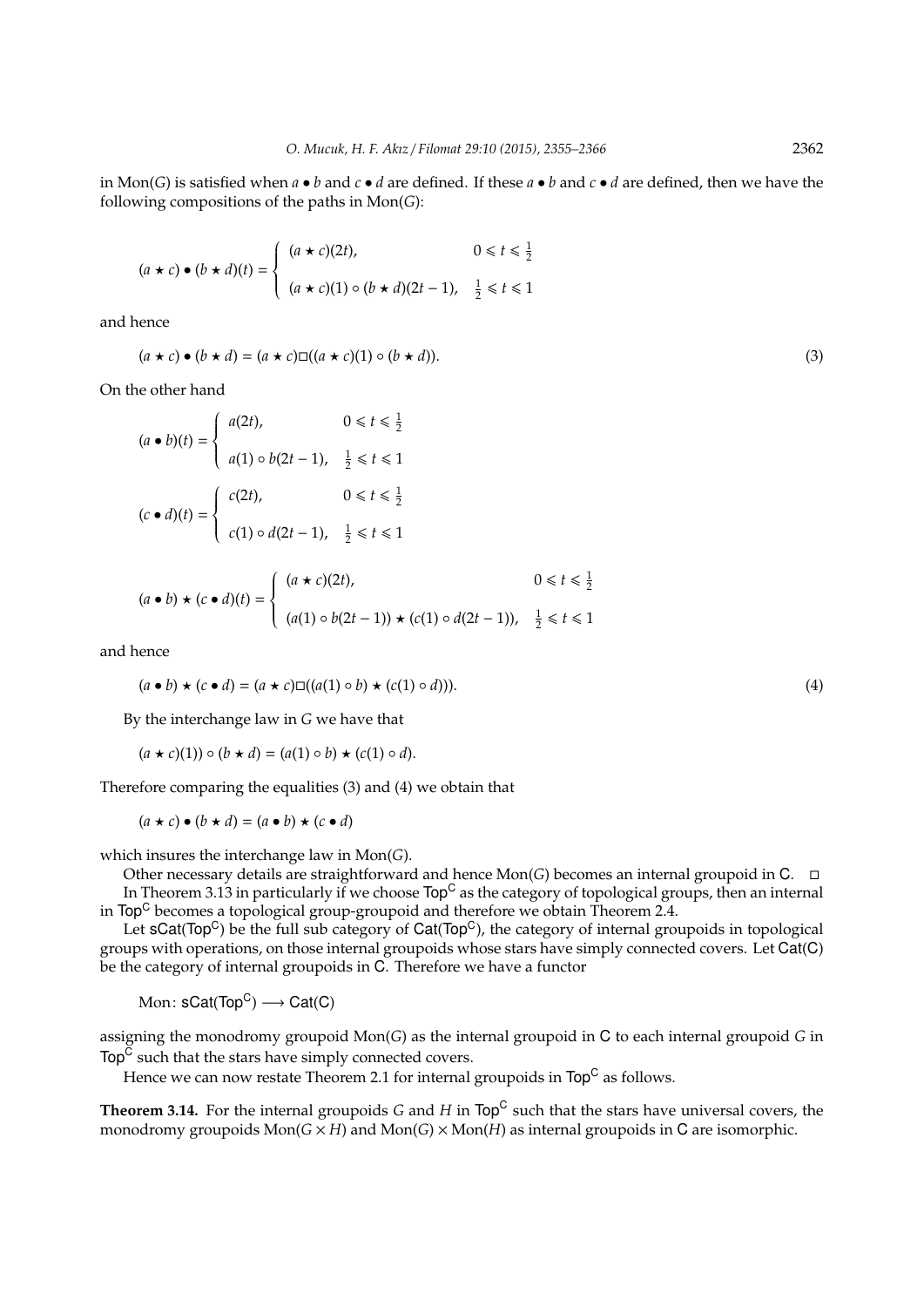**Proof:** In the detail of the proof of Theorem 2.1, it is proved that the morphism

 $f: \text{Mon}(G \times H) \rightarrow \text{Mon}(G) \times \text{Mon}(H)$ ,  $f([a]) = ([p_1a], [p_2a])$ 

is an isomorphism of groupoids. In addition to this, we prove that *f* is a morphism of internal groupoids.

$$
f([a] \star [b]) = ([p_1(a \star b)], [p_2(a \star b)])
$$
  
= ([p\_1a \star p\_1b], [p\_2a \star p\_2b])  
= ([p\_1a], [p\_2a]) \star ([p\_1b], [p\_2b])  
= f([a]) \star f([b]).

for  $[a]$ ,  $[b] \in \text{Mon}(G \times H)$  and  $\star \in \Omega_2$ ; and

*f*( $\omega[a]$ ) = ([ $p_1(\omega a)$ , [ $p_2(\omega a)$ ])  $=$  ([ $\omega(p_1a)$ ], [ $\omega(p_2a)$ ])  $= (\omega[(p_1a)], \omega[(p_2a)]$  $= (\omega([p_1a)], [(p_2a)])$  $= \omega f([a]).$ 

for  $\omega \in \Omega_1$ . Hence *f* becomes a morphism of Cat(C) as required.

# **4. A monodromy principle for internal groupoids in groups with operations**

In this section we recall another construction Mon(*G*, *W*) of the monodromy groupoid from [13] (sea also [4] and [14]) and give a monodromy principle for internal groupoids in C.

The construction here is a generalization to the groupoid case of a construction for groups by Douady and Lazard in [23]. Let *G* be a star topological groupoid, and let *W* be any subset of *G* containing  $X = G_0$ , e.i., *W* containing all the identity morphisms and such that *W* = *W*<sup>−</sup><sup>1</sup> . Then *W* obtains the structure of *pregroupoid*: this means that *W* has the structure of maps *s*, *t*:  $W \rightarrow X$ ,  $\varepsilon$ :  $X \rightarrow W$  with  $s\varepsilon = t\varepsilon = 1_X$ , and further there is a partial multiplication on *W* in which if *uv* is defined then  $t(u) = s(v)$ ,  $u(\epsilon t(u)) = \epsilon s(u)u = u$ , and each  $u \in W$  has an inverse  $u^{-1}$  such that  $u \circ u^{-1} = \epsilon s(u)$ ,  $u^{-1} \circ u = \epsilon t(u)$ . For further discussion of this, see for example Crowell and Smythe [17]. For our purposes, we do not need this, since we know already that *W* is embeddable in a groupoid.

There is a standard construction Mon(*G*, *W*) associating to a pregroupoid *W* a morphism  $\tilde{i}: W \rightarrow$ Mon(*G*, *W*) to a groupoid Mon(*G*, *W*) and which is universal for pregroupoid morphisms to a groupoid. First form the free groupoid  $F(W)$  on the graph *W*, and denote the inclusion  $W \to F(W)$  by  $u \mapsto [u]$ . Let *N* be the normal subgroupoid (Higgins [25], Brown [7]) of *F*(*W*) generated by the elements [*u*][*v*] ◦ [*u* ◦ *v*] −1 for all  $u, v \in W$  such that  $u \circ v$  is defined and belongs to W. Then Mon(*G*, *W*) is defined to be the quotient groupoid  $F(W)/N$ . The composition  $W \to F(W) \to \text{Mon}(G, W)$  is written  $\tilde{\iota}$ , and is the required universal morphism.

In the case *W* is the pregroupoid arising from a subset *W* of a groupoid *G*, there is a unique morphism of groupoids  $p: \text{Mon}(G, W) \to G$  such that  $p\tilde{i}$  is the inclusion  $i: W \to G$ . It follows that  $\tilde{i}$  is injective. Clearly,  $p$ is surjective if and only if *W* generates *G*. In this case, we call Mon(*G*, *W*) the *monodromy groupoid* of (*G*, *W*).

The Lie versions of the following results are given in [13, Theorem 4.2].

**Theorem 4.1.** *Suppose that G is a star connected star topological groupoid and W is an open neighbourhood of* Ob(*G*) *satisfying the condition:*

*(*?*) W is star path-connected and W*<sup>2</sup> *is contained in a star path-connected neighbourhood V of* Ob(*G*) *such that for all*  $x \in Ob(G)$ *, V<sub>x</sub> is liftable.* 

*Then there is an isomorphism over G of star topological groupoids*  $Mon(G, W) \rightarrow Mon(G)$ *, and hence the morphism*  $Mon(G, W) \rightarrow G$  *is a star universal covering map.* 

As a result of Theorem 4.1 and Theorem 3.13 we obtain the following Corollary.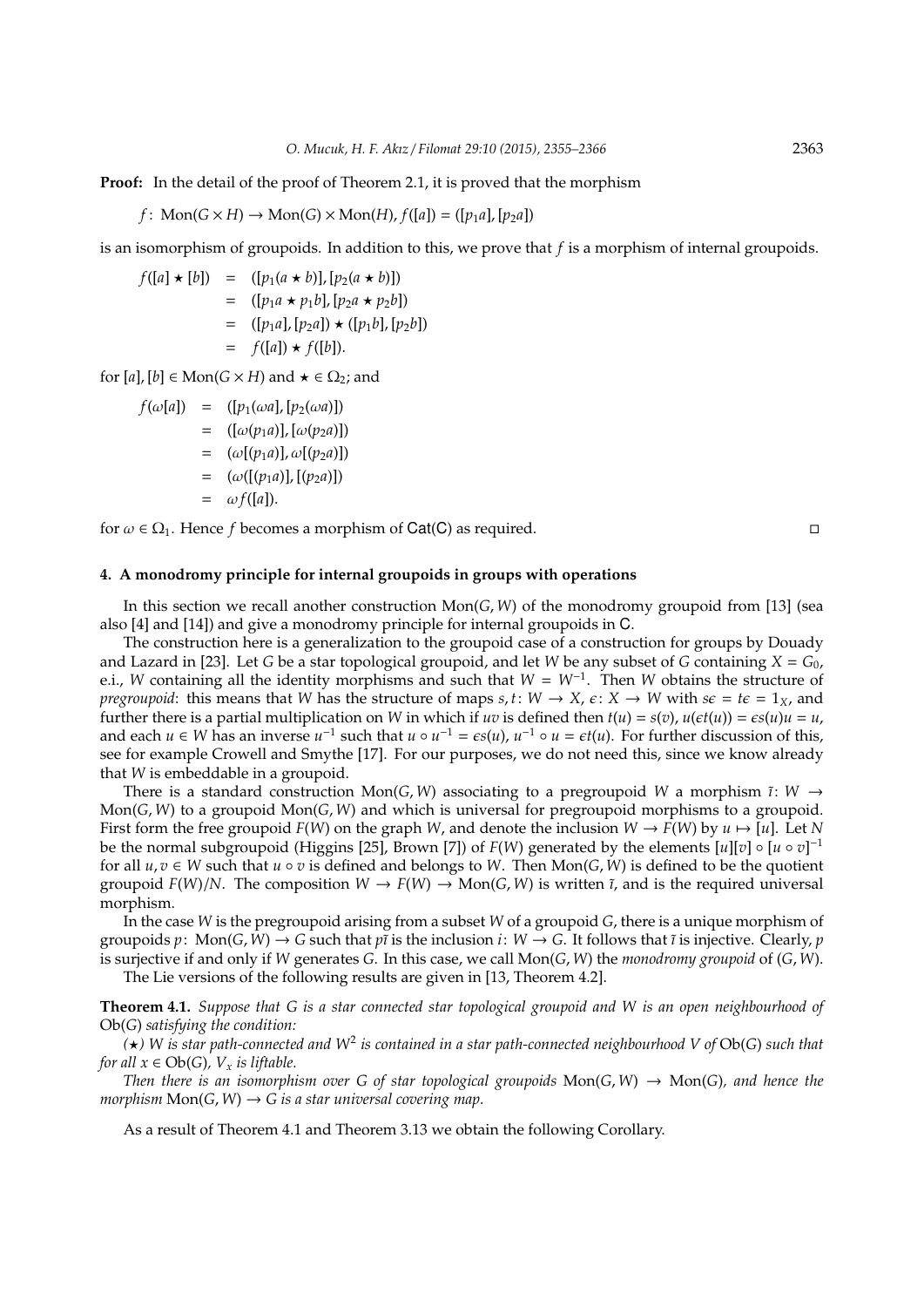**Corollary 4.2.** *Let G be an internal groupoid in* Top<sup>C</sup> *such that the stars have universal covers and W an open neighbourhood of*  $Ob(G)$  *in G satisfying the condition*  $\star$ *) in Theorem 4.1. Then the monodromy groupoid* Mon(*G*, *W*) *is an internal groupoid in* C*.*

**Proof:** By Theorem 3.13, Mon(*G*) is an internal groupoid in C and by Theorem 4.1 the groupoids Mon(*G*, *W*) and Mon(*G*) are isomorphic as star topological groupoids. So Mon(*G*, *W*) also becomes an internal groupoid in C.

Let  $q: E \to X$  be a surjective function and let the *symmetry groupoid*  $S_q$  of  $q$  be the groupoid over *X* of bijections  $E_x \to E_y$  for all fibres  $E_x = q^{-1}(x)$  of q, and all  $x, y \in X$ . The following theorem is stated in [16, Theorem 2, Chapter 2] as the Monodromy Principle.

**Theorem 4.3.** *Let X be a connected and simply-connected space, let W be a connected neigbourhood of the diagonal of*  $X \times X$  such that each section  $W_x = \{y \in X : (x, y) \in W\}$  *is connected. Let*  $\phi: W \to S_q$  *be a morphism of pregroupoids. Suppose*  $e_0 \in E$  *is given. Then there is a unique function*  $\psi: X \to E$  which assigns to every  $x \in X$  an element  $\psi(x) \in E_x$  *such that*  $(\psi q)(e_0) = e_0$  *and*  $\psi(y) = \phi(x, y)\psi(x)$  *whenever*  $\phi(x, y)$  *is defined.* 

As related to Theorem 4.3 we now state a monodromy principle for internal groupoids in C, which we call "weak" because it involves no continuity conditions on maps.

**Theorem 4.4.** (Weak Monodromy Principle) *Let G be an internal groupoid in* Top<sup>C</sup> *and let W be an open subset of G containing O<sup>G</sup> and W is star connected. Suppose that G is star simply connected. Let H be an internal groupoid over*  $O_G$  *in*  $G$  *and let*  $\phi: W \to H$  *be a morphism of pregroupoids which is the identity on*  $O_G$  *and preserves the group operations. Then*  $\phi$  *extends uniquely to a morphism*  $\tilde{\phi}$ :  $G \rightarrow H$  *of internal groupoids in* C*.* 

**Proof:** By [13, Proposition 2.5] Mon(*G*, *W*) is star connected, and by [13, Proposition 2.3], *p*: Mon(*G*, *W*)  $\rightarrow$  *G* is, when restricted to stars, a covering map of connected spaces. Since *G* is star simply connected, it follows that *p* is an isomorphism. By the universal property of Mon(*G*, *W*) the pregroupoid morphism  $\phi: W \to H$  extends uniquely to a morphism  $\tilde{\phi}: G \to H$  of groupoids and which preserves the group operations by the interchange rule. Hence  $\phi$ : *G*  $\rightarrow$  *H* becomes a morphism of internal groupoids in C.  $\Box$ 

Note that in Theorem 4.4 and Theorem 4.3 there is no topology given on *H* or *S<sup>q</sup>* and there are no assumptions of continuity of  $\phi$ .

#### **5. Conclusion**

To explain and clarify the relations between graph and free object in internal groupoids we first recall a fact on semi-abelian categories: The notion of semi-abelian category as proposed in [24] (see also [40] and [41]) has typical categorical properties such as possessing finite products, coproducts, a zero object and hence kernels, pullbacks of monomorphisms and coequalizers of kernel pairs. Groups, rings, algebras and all abelian categories are semi-abelian, say.

In [6] for a certain algebraic theory the term 'algebraic model' is used for the objects of the semi-abelian category. Let T be an algebraic theory whose category is semi-abelian. A *topological model* of T is a model of the theory of T with a topology which makes all the operations of the theory continuous. The category  $Top^T$ , for a semi-abelian theory  $\overline{T}$ , is generally no longer semi-abelian because it is not Bar exact. But in [6] the category  $\text{Top}^T$  of the topological models  $\tilde{T}$  is studied and some classical results in topological groups is generalized to this category  $\text{Top}^{\mathbb{T}}$ .

Hence this paper might be useful to allow for the notion of free objects, and in particular free groupoids on graph objects in internal groupoids. Therefore it could be possible to obtain Mon(*G*, *W*) as an internal groupoid dealing graph and free object terms in a similar way to that in [6]. It could also be possible to have a topology on Mon(*G*, *W*), may be using holonomy theorem in [4, Theorem 2.1], such that Mon(*G*, *W*) is an internal groupoid in  $\mathsf{Top}^\mathsf{C}$  and obtain a strong monodromy principle for this type of internal groupoids.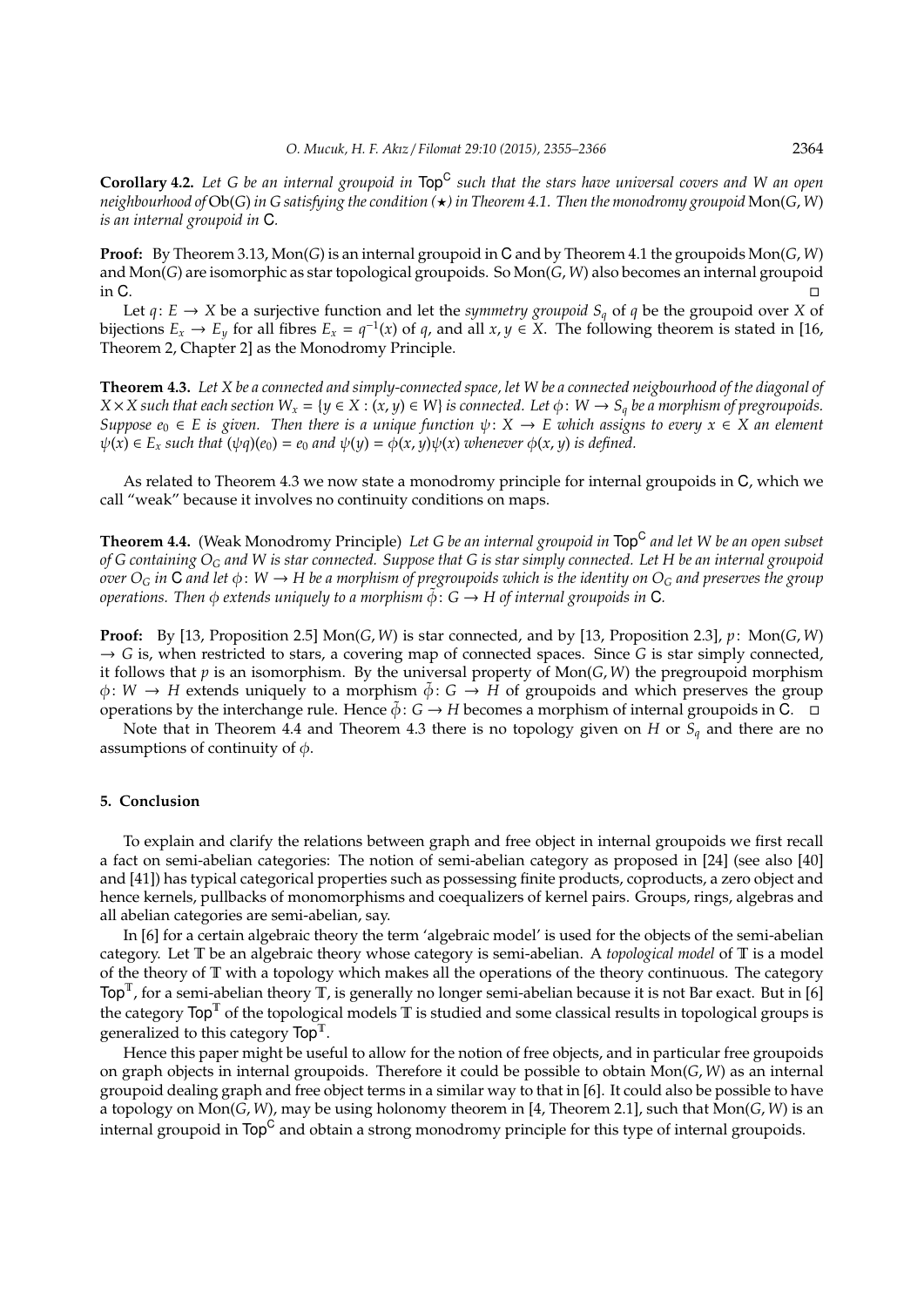#### **Acknowledgements**

We are grateful to the referee for his very useful comments and for bringing the paper [6] to our attention after this paper was written, and hope to work on the relationship to the current work in somewhere. We would also like to thank to Prof. R. Brown for his comments and help to improve the paper.

## **References**

- [1] H. F. Akız, N. Alemdar, O. Mucuk and T. Sahan, Coverings of internal groupoids and crossed modules in the category of groups with operations, Georgian Math. Journal, 20-2 (2013) 223-238.
- [2] N. Alemdar and O. Mucuk, Existence of covering topological R-modules, Filomat 27- 6 (2013) 1121-1126.
- [3] N. Alemdar and O. Mucuk, The liftings of *R*-modules to covering groupoids, Hacettepe Journal of Mathematics and Statistics, 41 (6), (2012) 813-822.
- [4] M.E.-S.A.-F. Aof, R. Brown, The holonomy groupoid of a locally topological groupoid, Top. Appl., 47 (1992) 97-113.
- [5] J. C. Baez, and A.D. Lauda, Higher-dimensional algebra. V. 2-groups. Theory Appl. Categ. **12** (2004) 423–491 (electronic).
- [6] F. Borceux and Maria Manuel Clementino, Topological semi-abelian algebras, Advances in Mathematics 190 (2005) 425-453
- [7] R. Brown, Topology and groupoids, BookSurge LLC, North Carolina, 2006.
- [8] R. Brown and G. Danesh-Naruie, The fundamental groupoid as a topological groupoid, Proc. Edinburgh Math. Soc. 19 (2), (1975) 237-244.
- [9] R. Brown and J. P. L. Hardy , Topological groupoids I: Universal constructions, Math. Nachr. 71 (1976) 273-286.
- [10] R. Brown, G. Danesh-Naruie and J. P. L. Hardy, Topological groupoids II: Covering morphisms and G-spaces, Math. Nachr. 74 (1976) 143-156.
- [11] R. Brown, İ. İçen and O. Mucuk, Holonomy and monodromy groupoids, in Lie Algebroids, Banach Center Publications Institute of Mathematics, Polish Academy of Sciences, Warsaw, 54 (2001) 9-20.
- [12] R. Brown and O. Mucuk, Covering groups of non-connected topological groups revisited, Math. Proc. Camb. Phil. Soc. 115 (1994) 97-110.
- [13] R. Brown and O. Mucuk, The monodromy groupoid of a Lie groupoid, Cah. Top. Géom. Diff. Cat. 36 (1995) 345-370.
- [14] R. Brown and O. Mucuk, Foliations, locally Lie groupoids and holonomy, Cah. Top. Géom. Diff. Cat. 37 (1996) 61-71.
- [15] R. Brown and C. B. Spencer , G-groupoids, crossed modules and the fundamental groupoid of a topological group, Proc. Konn. Ned. Akad. v. Wet. 79 (1976) 296-302.
- [16] C. Chevalley, *Theory of Lie groups*, Princeton University Press, 1946.
- [17] R. Crowell and N. Smythe, Congruences and geometric amalgamations of groupoids, Houston J. Math., 13 (1987) 499-525.
- [18] T. Datuashvili, Cohomology of internal categories in categories of groups with operations, Categorical Topology and its Relation to Analysis, algebra and combinatorics, Ed. J. Adamek and S. Mac Lane (Prague, 1988), World Sci. Publishing, Teaneck, NJ, 1989.
- [19] T. Datuashvili, Whitehead homotopy equivalence and internal category equivalence of crossed modules in categories of groups with operations, Proc. A. Razmadze Math.Inst. 113 (1995), 3-30.
- [20] T. Datuashvili, Kan extensions of internal functors. Nonconnected case, J.Pure Appl.Algebra 167 (2002), 195-202.
- [21] T. Datuashvili , Cohomologically trivial internal categories in categories of groups with operations, Appl. Categ. Structures 3 (1995), 221-237.
- [22] T. Datuashvili, Categorical, homological and homotopical properties of algebraic objects. Dissertation, Georgian Academy of Science, Tbilisi, 2006.
- [23] L. Douady and M. Lazard, Espaces fibrés en algèbres de Lie et en groupes, Invent. Math. 1 (1966) 133-151.
- [24] G.Janelidze, L. Márki and W. Tholen, Semi-abelian categories. Category theory 1999 (Coimbra). J. Pure Appl. Algebra 168 (2002) 367-386.
- [25] P.J. Higgins, Groups with multiple operators, Proc. London Math. Soc. (3) 6 (1956) 366-416.
- [26] K.C.H. Mackenzie, Lie groupoids and Lie algebroids in differential geometry, London Math. Soc. Lecture Note Series 124, Cambridge University Press, 1987.
- [27] K.C.H. Mackenzie, Lie algebroids and Lie pseudoalgebras., Bull. London Math. Soc. 27 (1995) 97-147.
- [28] O. Mucuk, Covering groups of non-connected topological groups and the monodromy groupoid of a topological groupoid, PhD Thesis, University of Wales, 1993.
- [29] O. Mucuk and T. Şahan, Coverings and crossed modules of topological groups with operations, Turkish Journal of Mathematics, 38 (2014) 833-845
- [30] O. Mucuk, B. Kılıçarslan, , T. Şahan and N. Alemdar Group-groupoid and monodromy groupoid, Topology and its Applications 158 (2011) 2034-2042.
- [31] O. Mucuk, T. Sahan and N. Alemdar Normality and qoutients in crossed modules and group-groupoids Group-groupoids, Applied Categorical Structures, DOI 10.1007/s10485-013-9335-6
- [32] O. Mucuk, Coverings and ring-groupoids, Georgian Mathematical Journal, 5 (1998) 475-482
- [33] G. Orzech, Obstruction theory in algebraic categories I and II, J. Pure. Appl. Algebra 2 (1972) 287-314 and 315-340.
- [34] J. Phillips, The holonomic imperative and the homotopy groupoid of a foliated manifold, Rocky Mountain J. Math., 17 (1987) 151-165.
- [35] T. Porter, Extensions, crossed modules and internal categories in categories of groups with operations, Proc. Edinb. Math. Soc. 30 (1987) 373-381.
- [36] J. Pradines, Théorie de Lie pour les groupoïdes différentiables, relation entre propriétés locales et globales, Comptes Rendus Acad. Sci. Paris, Sér A, 263 (1966), 907-910.